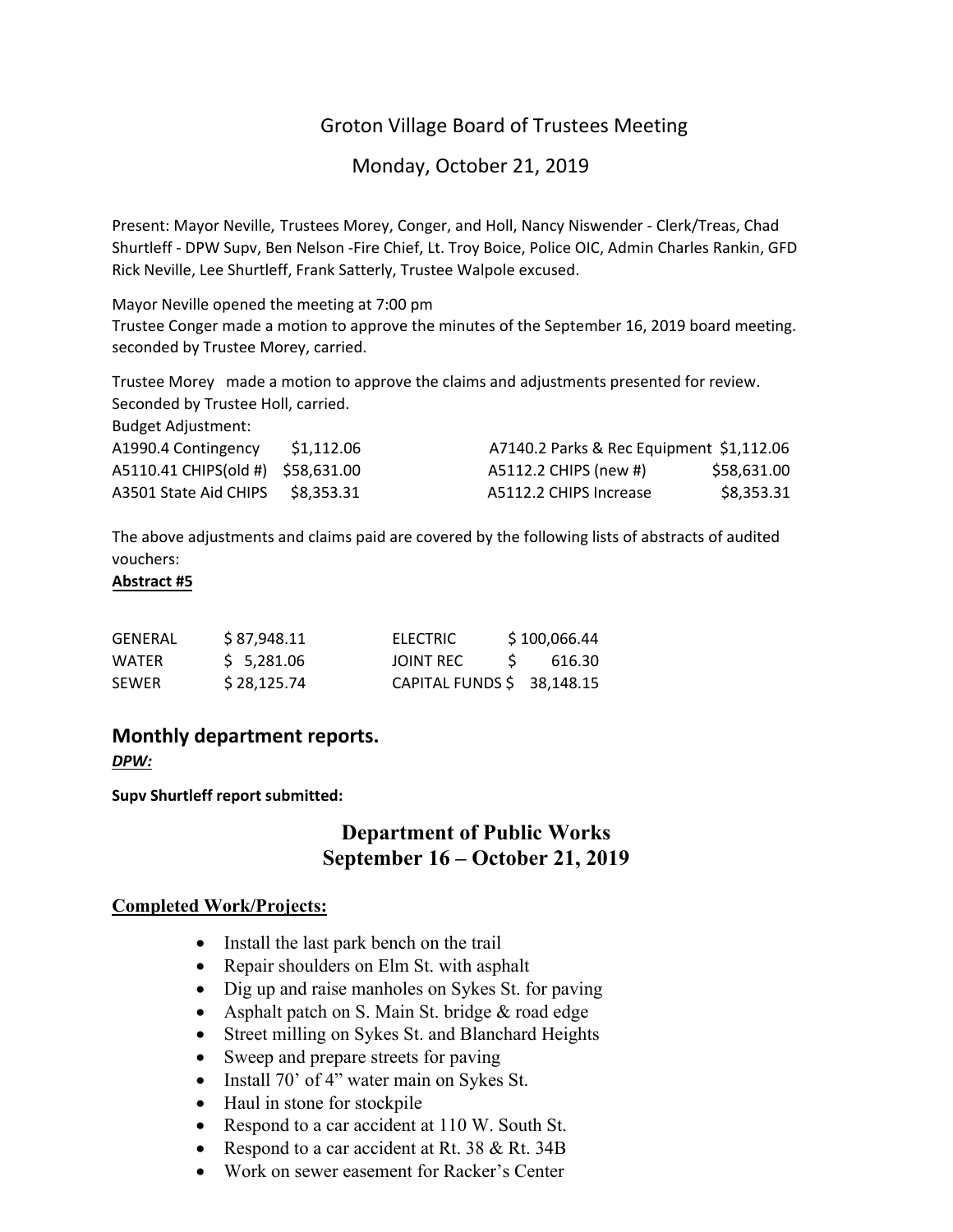- Pave Blanchard Hts. & Sykes St.
- Complete hand work and clean up after paving
- Winterize pool and guard shack
- Repair brakes  $&$  tires on truck #46
- Remove 70' of sidewalk  $\omega$  204 Elm St.
- Assist contractor with plugged sewer  $\omega$  212 Sykes St.

## **Schedule of Work**

- Water plant maintenance
- Curb on Walpole Rd.
- Flush hydrants
- Complete Blanchard Hts. project

Areas that were paved went really well and looks good. We came in really close to the amount we will receive from CHIPS. Not much over.

Sidewalk reimbursements helping get sidewalks done.

Extended the 4" main past Pasadena Ave.

Supv Shurtleff submitted a quote on a new 2020 Ford F-350 XL \$33,992.50. If the Onondaga county bid remains this will be the one that he suggests.

Trustee Holl made a motion to accept the bid if is remains with Onondaga, the Seconded by Trustee Morey

Mayor Neville mentioned that the sidewalk work done down by South Main Street was an excellent job.

Main St. has been marked and noted by Dig Safe – milling and paving end – to end. He will look into it.

Mayor Neville mentioned that Supv Shurtleff will check with the State to see about moving the cross walk as well as a few other items.

Check with carwash on water meter switch.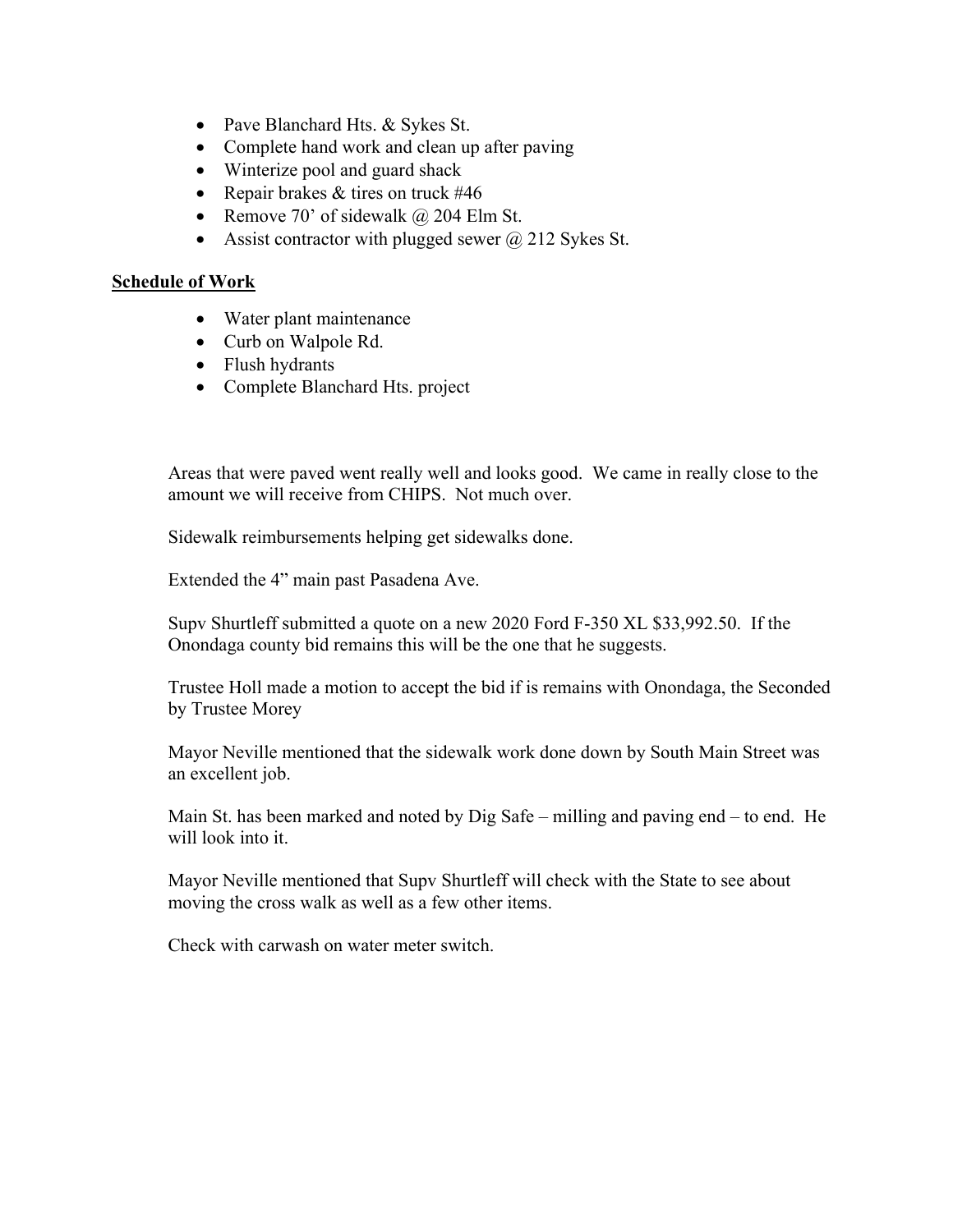### *Groton Fire Department:*

### **Chief Ben Nelson reported:**

Calls YTD: 674 ambulance calls 136 fire calls

Completed the public education with the Kindergarten class at the beginning of the month.

Also visited the day care center this month.

Two new members in the interior firefighter class

Mike Perkins is taking the exterior firefighter class

Seven went to a national farm medic class.

The Fire Department will be participating with Trunk or Treat.

There was some concern about response time with the walking trails. They took out a side‐by‐side to test how one would work. They are looking at options. It would be a good plan to have the Trail Committee post emergency procedures.

A Homer firefighter died during an event. Groton will attend the procession. It is recommended that all members take care of their health.

Mike Howell was honored as a hero by the American Red Cross.

### *Police Report* **Lt. Boice reported:**

386 complaints higher than last year. Discussed abandoned vehicles with Admin Rankin. Discussed the parking lot on the end of Church St. It is utilized for Schoolhouse Gardens and one space available for each apartment. Some of the vehicles that are there, have switched plates or not of tenants. They have been notified to move or be towed. We need to add the lots to the Village Code.

He discussed how to enforce parking tickets with the courts and how we need to change the code and have parking tickets paid to the Village Office. We will look into the code and how to update.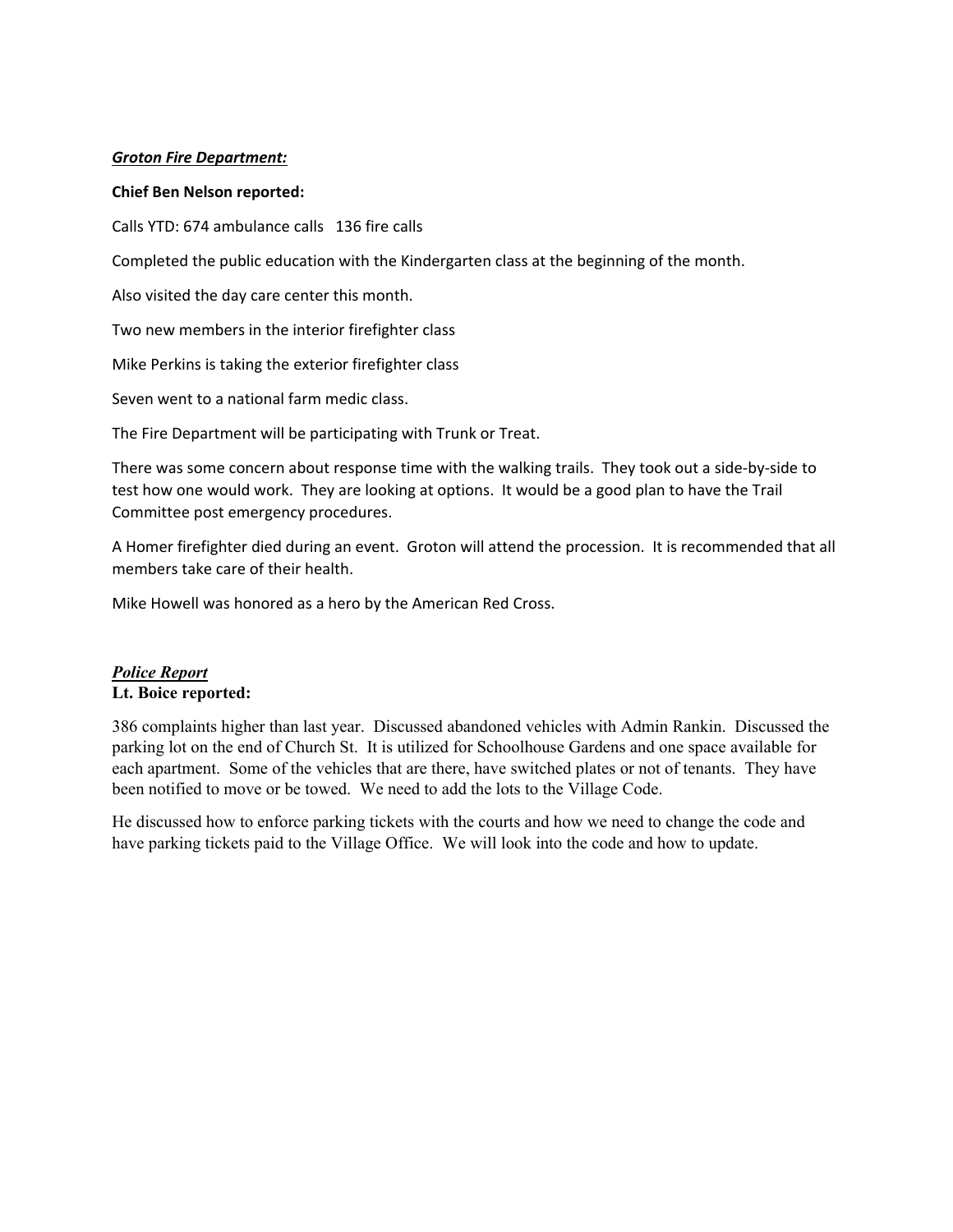### **Trustee Conger reported:**

### *Joint Recreation: No meeting this month*

### *Youth Commission*

New budget from the county. \$54, 484 same as this year.

### Fall Program underway:

11 Elementary Students are participating in **Fall Fun**. Outdoor activities, thanks to good weather. Groton Pride for 10 Junior High students meets on Tuesdays. **Ag Adventure** will start on October 24. **Our Side of the Mountain** is a Junior High Program, 6 students involved.

Trip to the Catskills on October 11‐13.

Groton Harvest Grant will have a social media and web coordinator through the Village. This will help communication through the community and allow the committee and sub committees to focus on their projects. Hired at 5 hours per week.

#### *Wastewater*

Update emailed in from Trustee Walpole. Alvin Howell says everything is running smoothly. His solids are up slightly from the new cheese plant operation, but nothing excessive. Still waiting on the quotes for the two motors that we need to replace next year.

#### *Electric*

Admin Rankin – Annual Conference went well

Semi‐Annual NYMPA meeting next week.

Mike Perkins Completed his first year of training.

Accounting workshop went well. Workorders covered and we all got a lot out of it.

Municipal Co‐operative agreement for health insurance needs to be reviewed and responded to.

The Union Labor representatives are not all making it to the meetings, maybe the ratio should be changed.

#### *Other Items*

The Mayor reported that he, Trustee Conger and Lee Shurtleff participated in a presentation to the STEAM lab students and they will be designing banners to put on the poles of Main St.